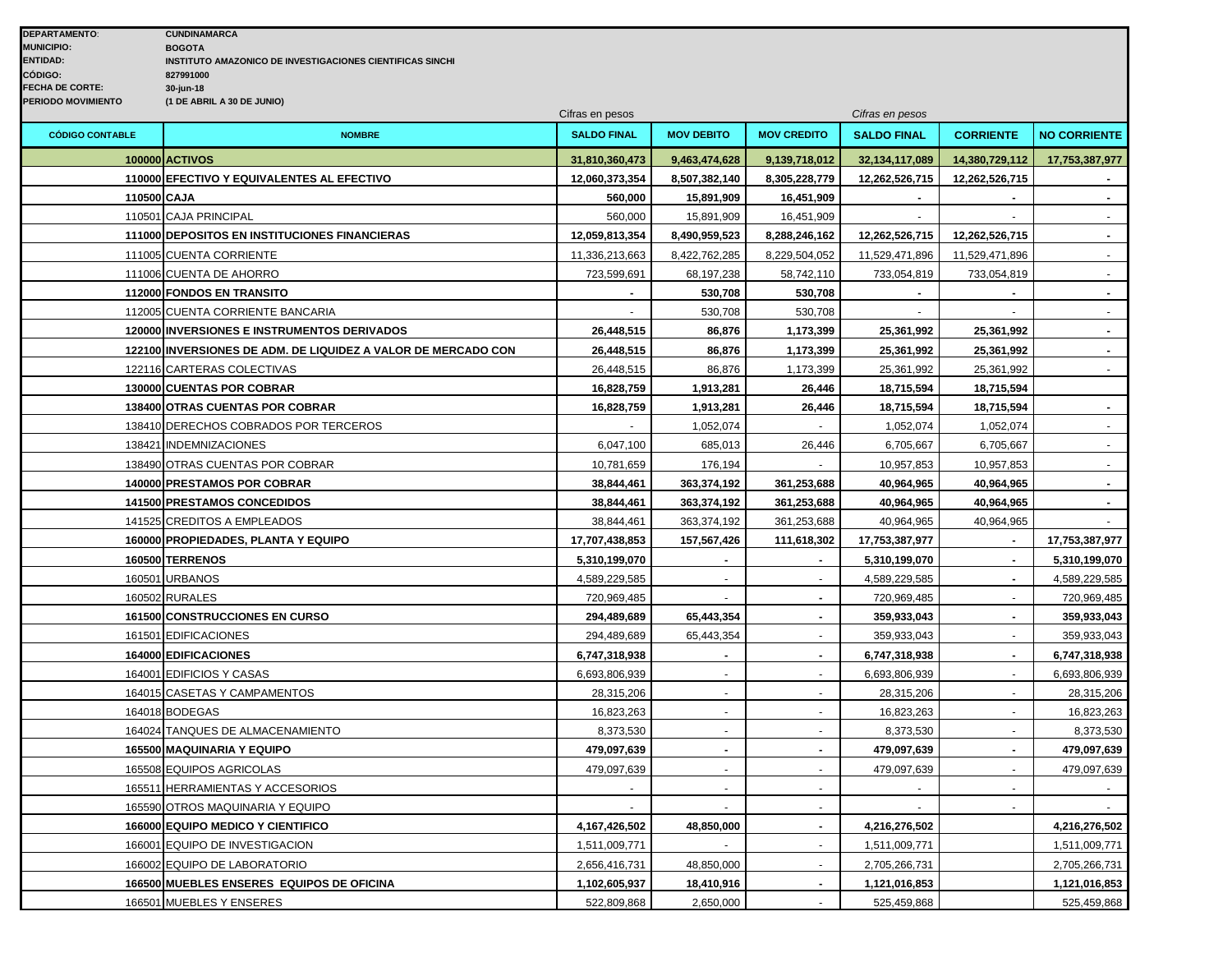| 166502 EQUIPOS Y MAQUINAS DE OFICINA                             | 579,796,069     | 15,760,916     | $\sim$         | 595,556,985     |                | 595,556,985     |
|------------------------------------------------------------------|-----------------|----------------|----------------|-----------------|----------------|-----------------|
| 167000 EQUIPOS DE COMUNICACIÓN Y COMPUTACIÓN                     | 1,076,220,821   | 24,690,184     | 15,311,400     | 1,085,599,605   | $\blacksquare$ | 1,085,599,605   |
| 167001 EQUIPO DE COMUNICACIÓN.                                   | 113,190,362     |                |                | 113,190,362     | $\blacksquare$ | 113,190,362     |
| 167002 EQUIPO DE COMPUTACIÓN                                     | 963,030,459     | 24,690,184     | 15,311,400     | 972,409,243     | $\blacksquare$ | 972,409,243     |
| 167500 EQUIPO DE TRANSPORTE TRACCION Y ELEVACION                 | 334,540,409     |                |                | 334,540,409     |                | 334,540,409     |
| 167502 TERRESTRE                                                 | 157,902,131     |                |                | 157,902,131     |                | 157,902,131     |
| 167504 MARITIMO Y FLUVIAL                                        | 176,638,278     |                |                | 176,638,278     |                | 176,638,278     |
| 167590 OTROS EQUIPOS DE TRANSPORTE, TRACCION Y ELEVACION         |                 |                |                |                 |                |                 |
| 168500 DEPRECIACIÓN ACUMULADA DE PROPIUEDADES PLANTA Y EQ(CR)    | (1,804,460,152) | 172,972        | 96,306,902     | (1,900,594,082) |                | (1,900,594,082) |
| 168501 EDIFICACIONES                                             | (47,600,695)    |                | 36,201,150     | (83, 801, 845)  |                | (83, 801, 845)  |
| 168504 MAQUINARIA Y EQUIPO                                       | (95, 487, 001)  |                | 3,420,540      | (98, 907, 541)  |                | (98, 907, 541)  |
| 168505 EQUIPO MEDICO Y CIENTIFICO                                | (832, 106, 850) |                | 32,136,960     | (864, 243, 810) |                | (864, 243, 810) |
| 168506 MUEBLES ENSERES Y EQUIPO DE OFICINA                       | (419, 188, 043) |                | 10,450,274     | (429, 638, 317) |                | (429, 638, 317) |
| 168507 EQUIPO DE COMUNICACIÓN Y COMPUTACIÓN                      | (292, 981, 965) | 172,972        | 11,120,148     | (303, 929, 141) |                | (303, 929, 141) |
| 168508 EQUIPO DE TRANSPORTE TRACCION Y ELEVACION                 | (117, 095, 598) |                | 2,977,830      | (120, 073, 428) |                | (120, 073, 428) |
| 190000 OTROS ACTIVOS                                             | 1,960,426,531   | 433,150,713    | 360,417,398    | 2,033,159,846   | 2,033,159,846  |                 |
| 190200 PLAN DE ACTIVOS PARA BENEFICIOS A LOS EMPLEADOS A LARGO   | 149,809,937     |                |                | 149,809,937     | 149,809,937    |                 |
| 190202 RECURSOS ENTREGADOS EN ADMINISTRACION                     | 149,809,937     |                |                | 149,809,937     | 149,809,937    |                 |
| 190500 BIENES Y SERVICIOS PAGADOS POR ANTICIPADO                 | 121,026,743     |                | 43,576,732     | 77,450,011      | 77,450,011     |                 |
| 190501 SEGUROS.                                                  | 121,026,743     |                | 43,576,732     | 77,450,011      | 77,450,011     |                 |
| 190600 AVANCES Y ANTICIPOS ENTREGADOS                            | 172,629,471     | 276,524,781    | 316,840,666    | 132,313,586     | 132,313,586    |                 |
| 190604 ANTICIPO PARA ADQUISICION DE BIENES Y SERVICIOS           | 172,629,471     | 276,524,781    | 316,840,666    | 132,313,586     | 132,313,586    | $\sim$          |
| 190700 ANTICIPOS O SALDOS A FAVOR POR IMPUESTOS Y CONTRIBUCIONES | 247,912         | 231,840        |                | 479,752         | 479,752        | $\blacksquare$  |
| 190702 RETENCION EN LA FUENTE                                    | 247,912         | 231,840        | ۰.             | 479,752         | 479,752        | $\sim$          |
| 190800 RECURSOS ENTREGADOS EN ADMINISTRACION                     | 1,516,712,468   | 156,394,092    | $\blacksquare$ | 1,673,106,560   | 1,673,106,560  | $\sim$          |
| 190801 EN ADMINISTRACION                                         | 1,516,712,468   | 156,394,092    | $\sim$         | 1,673,106,560   | 1,673,106,560  | $\sim$          |
| 200000 PASIVO                                                    | 14,423,020,556  | 11,916,812,341 | 12,583,092,760 | 15,089,300,975  | 15,089,300,975 | $\sim$          |
| 240000 CUENTAS POR PAGAR                                         | 2,624,164,956   | 6,413,025,132  | 6,003,511,108  | 2,214,650,932   | 2,214,650,932  | $\sim$          |
| <b>240100 ADQUISICION DE BIENES Y SERVICIOS NACIONALES</b>       | 1,592,559,023   | 2,808,951,388  | 2,628,027,237  | 1,411,634,872   | 1,411,634,872  | $\sim$          |
| 240101 BIENES Y SERVICIOS                                        | 531,094,293     | 512,801,141    | 387,399,994    | 405,693,146     | 405,693,146    |                 |
| 240102 PROYECTOS DE INVERSION                                    | 1,061,464,730   | 2,296,150,247  | 2,240,627,243  | 1,005,941,726   | 1,005,941,726  | $\sim$          |
| 242400 DESCUENTO DE NOMINA                                       | 149,145,167     | 524,745,724    | 453,957,280    | 78,356,723      | 78,356,723     | $\sim$          |
| 242401 APORTES A FONDOS PENSIONALES                              | 58,232,200      | 210,884,000    | 159,554,476    | 6,902,676       | 6,902,676      |                 |
| 242402 APORTES A SEGURIDAD SOCIAL EN SALUD                       | 35,236,000      | 126,016,300    | 91,875,476     | 1,095,176       | 1,095,176      |                 |
| 242405 COOPERATIVAS                                              | 4,641,048       | 27,401,439     | 28,988,993     | 6,228,602       | 6,228,602      |                 |
| 242407 LIBRANZAS                                                 | 44,844,666      | 150,654,612    | 169,897,983    | 64,088,037      | 64,088,037     |                 |
| 242408 CONTRATOS DE MEDICINA PREPAGADA                           | 6,178,725       | 9,759,221      | 3,580,496      | $\sim$          | $\sim$         | $\sim$          |
| 242411 EMBARGOS JUDICIALES                                       | 12,528          | 30,152         | 59,856         | 42,232          | 42,232         | $\sim$          |
| 243600 RETENCIÓN EN LA FUENTE E IMPUESTO DE TIMBRE               | 95,959,090      | 220,414,187    | 203,674,369    | 79,219,272      | 79,219,272     | $\sim$          |
| 243603 HONORARIOS                                                | 11,455,871      | 22,928,000     | 15,117,056     | 3,644,927       | 3,644,927      | $\blacksquare$  |
| 243605 SERVICIOS                                                 | 5,889,508       | 15,044,000     | 13,712,147     | 4,557,655       | 4,557,655      | $\sim$          |
| 243606 ARRENDAMIENTOS                                            | 242,814         | 910,000        | 910,124        | 242,938         | 242,938        |                 |
| 243608 COMPRAS                                                   | 1,168,677       | 3,938,000      | 2,772,347      | 3,024           | 3,024          | $\sim$          |
| 243615 A EMPLEADOS ART 383 ET.                                   | 20,442,740      | 51,502,000     | 59,944,800     | 28,885,540      | 28,885,540     | $\sim$          |
| 243625 IMPUESTO A LAS VENTAS RETENIDO POR CONSIGNAR              | 3,478,454       | 14,079,000     | 12,392,542     | 1,791,996       | 1,791,996      | $\blacksquare$  |
| 243627 RETENCION DE IMPUESTO DE INDUSTRIA Y COMERCIO POR         | 2,720,004       | 5,001,000      | 6,780,402      | 4,499,406       | 4,499,406      | $\sim$          |
| 243690 OTRAS RETENCIONES                                         | 50,561,022      | 107,012,187    | 92,044,951     | 35,593,786      | 35,593,786     | $\sim$          |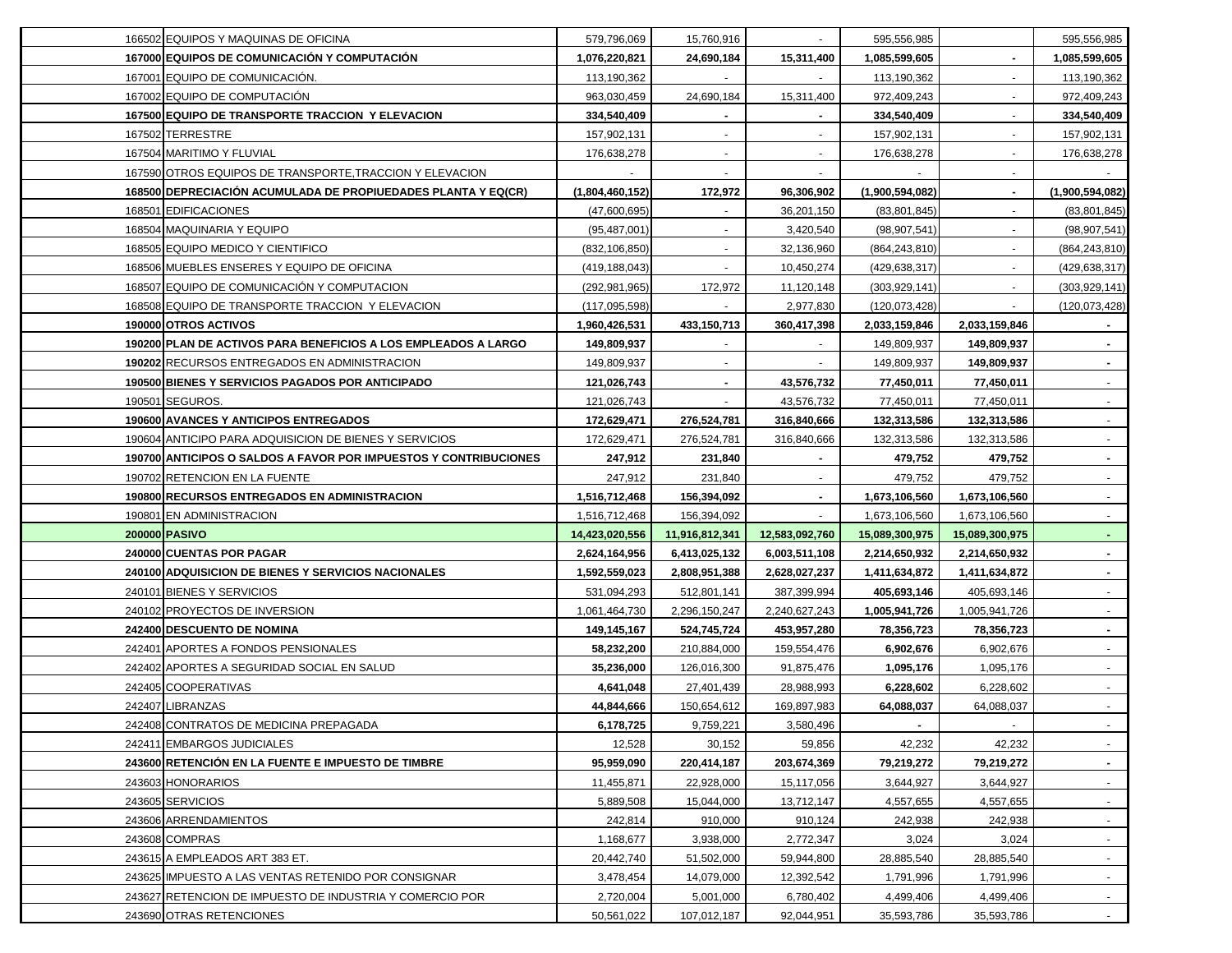| 244000 IMPUESTOS, CONTRIBUCIONES Y TASAS POR PAGAR             | 1,273,916                | 2,442,032                | 2,891,236     | 1,723,120       | 1,723,120      | $\sim$          |
|----------------------------------------------------------------|--------------------------|--------------------------|---------------|-----------------|----------------|-----------------|
| 244001 RENTA Y COMPLEMENTARIOS                                 |                          |                          | $\sim$        |                 |                | $\sim$          |
| 244014 CUOTA DE FISCALIZACION Y AUDITAJE                       | $\overline{\phantom{a}}$ | $\overline{\phantom{a}}$ | $\sim$        | $\sim$          | $\sim$         | $\sim$          |
| 244023 CONTRIBUCIONES                                          | 1,273,916                | 2,442,032                | 2,891,236     | 1,723,120       | 1,723,120      | $\sim$          |
| 249000 OTRAS CUENTAS POR PAGAR                                 | 785,227,760              | 2,856,471,801            | 2,714,960,986 | 643,716,945     | 643,716,945    | $\sim$          |
| 249027 VIATICOS Y GASTOS DE VIAJE                              | 246,607,654              | 743,303,761              | 611,100,253   | 114,404,146     | 114,404,146    | $\blacksquare$  |
| 249028 SEGUROS                                                 | 5,325,015                | 13,898,515               | 8,652,107     | 78,607          | 78,607         | $\sim$          |
| 249040 SALDOS A FAVOR DE BENEFICIARIOS                         | 30,180,988               | 4,434,486                | 10,808,155    | 36,554,657      | 36,554,657     | $\sim$          |
| 249050 APORTES AL ICBF Y SENA                                  | 37,462,400               | 102,427,600              | 99,870,800    | 34,905,600      | 34,905,600     | $\sim$          |
| 249051 SERVICIOS PUBLICOS                                      | 1,984,419                | 59,534,195               | 62,419,798    | 4,870,022       | 4,870,022      |                 |
| 249055 SERVICIOS                                               | 459,244,130              | 1,909,350,228            | 1,891,281,165 | 441,175,067     | 441,175,067    |                 |
| 249058 ARRENDAMIENTO OPERATIVO                                 | 4,423,154                | 23,523,016               | 30,828,708    | 11,728,846      | 11,728,846     |                 |
| 250000 BENEFICIOS A LOS EMPLEADOS                              | 481,941,514              | 1,747,601,753            | 1,745,716,420 | 480,056,181     | 480,056,181    |                 |
| 251100 BENEFICIOS A LOS EMPLEADOS A CORTO PLAZO                | 481,941,514              | 1,747,601,753            | 1,745,716,420 | 480,056,181     | 480,056,181    | $\sim$          |
| 251101 NOMINA POR PAGAR                                        | 10,971,020               | 1,413,621,390            | 1,402,650,370 |                 |                | $\sim$          |
| 251102 CESANTIAS                                               | 58,580,004               | 6,709,375                | 3,265,625     | 55,136,254      | 55,136,254     | $\sim$          |
| 251103 INTERESES SOBRE CESANTIAS                               | 7,140,303                | 379,347                  | 179,609       | 6,940,565       | 6,940,565      | $\sim$          |
| 251104 VACACIONES                                              | 167,877,354              | 23,193,836               |               | 144,683,518     | 144,683,518    |                 |
| 251105 PRIMA DE VACACIONES                                     | 80,080,225               | 5,878,125                |               | 74,202,100      | 74,202,100     |                 |
| 251106 PRIMA DE SERVICIOS                                      | 58,580,004               | 125,587,790              | 67,007,786    |                 |                |                 |
| 251107 PRIMA DE NAVIDAD                                        | 58,580,004               | 125,587,790              | 67,007,786    |                 |                | $\sim$          |
| 251109 BONIFICACIONES                                          |                          |                          |               |                 |                |                 |
| 251111 APORTES A RIESGOS LABORALES                             | 3,765,300                | 10,276,800               | 9,886,000     | 3,374,500       | 3,374,500      |                 |
| 251122 APORTES A FONDOS PENSIONALES-EMPLEADOR                  | 19,781,700               | 19,781,700               | 105,568,830   | 105,568,830     | 105,568,830    | $\sim$          |
| 251123 APORTES A SEGURIDAD SOCIAL EN SALUD-EMPLEADOR           | 16,585,600               | 16,585,600               | 90,150,414    | 90,150,414      | 90,150,414     | $\sim$          |
| 270000 PROVISIONES                                             | 46,672,495               | $\sim$                   | $\sim$        | 46,672,495      | 46,672,495     | $\sim$          |
| 270100 LITIGIOS Y DEMANDAS                                     | 46,672,495               | $\sim$                   | $\sim$        | 46,672,495      | 46,672,495     | $\sim$          |
| 270105 LABORALES                                               | 46,672,495               | $\sim$                   | $\sim$        | 46,672,495      | 46,672,495     | $\sim$          |
| 290000 OTROS PASIVOS                                           | 11,270,241,591           | 3,756,185,456            | 4,833,865,232 | 12,347,921,367  | 12,347,921,367 | $\sim$          |
| 290200 RECURSOS RECIBIDOS EN ADMINISTRACION                    | 11,270,241,591           | 3,756,185,456            | 4,833,865,232 | 12,347,921,367  | 12,347,921,367 | $\sim$          |
| 290201 En Administracion                                       | 11,270,241,591           | 3,756,185,456            | 4,833,865,232 | 12,347,921,367  | 12,347,921,367 |                 |
| 300000 PATRIMONIO                                              | 15,114,625,833           |                          | $\sim$        | 15,114,625,833  |                | 15,114,625,833  |
| 310000 PATRIMONIO DE LAS ENTIDADES DE GOBIERNO                 | 15,114,625,833           |                          | $\sim$        | 15,114,625,833  |                | 15,114,625,833  |
| 310500 CAPITAL FISCAL                                          | 8,205,333,757            |                          |               | 8,205,333,757   |                | 8,205,333,757   |
| 310506 CAPITAL FISCAL                                          | 8,205,333,757            |                          |               | 8,205,333,757   |                | 8,205,333,757   |
| 314500 IMPACTOS POR LA TRANSICION AL NUEVO MARCO DE REGULACION | 6,909,292,076            | $\blacksquare$           | $\sim$        | 6,909,292,076   |                | 6,909,292,076   |
| 314504 PRESTAMOS POR COBRAR                                    | 38,844,461               | $\sim$                   |               | 38,844,461      |                | 38,844,461      |
| 314506 PROPIEDADES PLANTA Y EQUIPO                             | 7,666,309,564            |                          | $\sim$        | 7,666,309,564   |                | 7,666,309,564   |
| 314511 BIENES HISTORICOS Y CULTURALES                          | (101, 570, 421)          |                          | $\sim$        | (101, 570, 421) |                | (101, 570, 421) |
| 314512 OTROS ACTIVOS                                           | (711, 093, 520)          |                          | $\sim$        | (711, 093, 520) |                | (711, 093, 520) |
| 314515 CUENTAS POR PAGAR                                       | 530,154                  |                          |               | 530,154         |                | 530,154         |
| 314518 PROVISIONES                                             | (46, 672, 495)           |                          |               | (46, 672, 495)  |                | (46,672,495)    |
| 314590 OTROS IMPACTOS POR TRANSICION                           | 62,944,333               |                          |               | 62,944,333      |                | 62,944,333      |
| 400000 INGRESOS                                                | 5,483,879,728            | 117,116                  | 3,149,129,282 | 8,632,891,894   |                | 8,632,891,894   |
| 440000 TRANSFERENCIAS Y SUBVENCIONES                           | 5,392,074,801            |                          | 2,948,526,680 | 8,340,601,481   |                | 8,340,601,481   |
| 442800 OTRAS TRANSFERENCIAS                                    | 5,392,074,801            |                          | 2,948,526,680 | 8,340,601,481   |                | 8,340,601,481   |
| 442802 PARA PROYECTOS DE INVERSION                             | 3,036,769,492            |                          | 710,678,029   | 3,747,447,521   |                | 3,747,447,521   |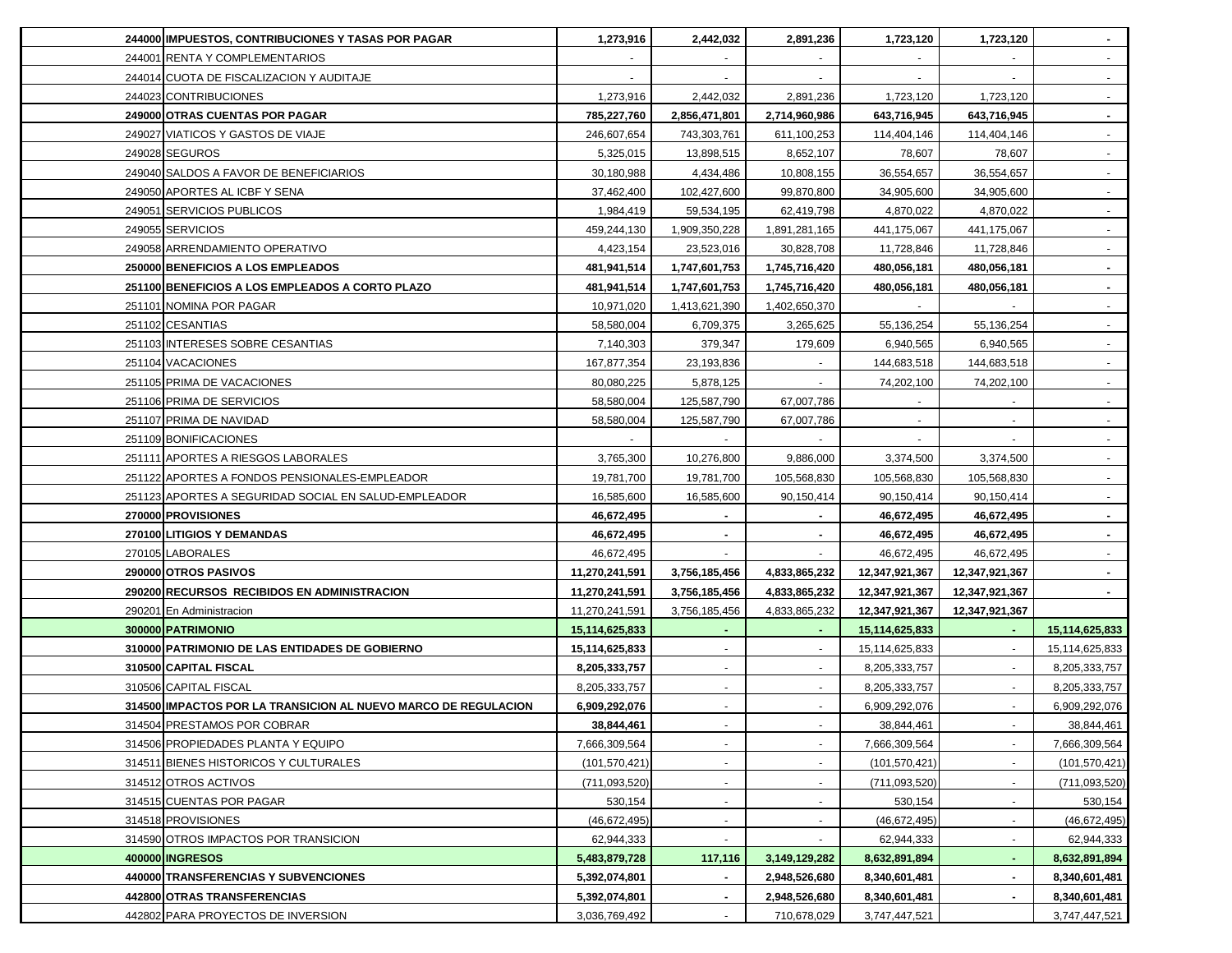| 442803 PARA GASTOS DE FUNCIONAMIENTO                          | 2,355,305,309 |                | 2,237,848,651            | 4,593,153,960 |                | 4,593,153,960 |
|---------------------------------------------------------------|---------------|----------------|--------------------------|---------------|----------------|---------------|
| 480000 OTROS INGRESOS                                         | 91,804,927    | 117,116        | 200,602,602              | 292,290,413   |                | 292,290,413   |
| 480200 FINANCIEROS                                            | 22,020,111    | 117,116        | 3,398,880                | 25,301,875    |                | 25,301,875    |
| 480201 INTERESES SOBRE DEPOSITOS EN INSTITUCIONES FINANCIERAS | 22,020,111    | 117,116        | 3,398,880                | 25,301,875    |                | 25,301,875    |
| 480290 OTROS INGRESOS FINANCIEROS                             |               | $\blacksquare$ |                          |               |                |               |
| 480800 INGRESOS DIVERSOS                                      | 69,784,816    | $\sim$         | 197,203,722              | 266,988,538   | $\blacksquare$ | 266,988,538   |
| 480827 APROVECHAMIENTOS                                       | 69,784,816    | $\blacksquare$ | 191,141,648              | 260,926,464   |                | 260,926,464   |
| 480826 RECUPERACIONES                                         |               |                | 6,062,074                | 6,062,074     |                | 6,062,074     |
| 500000 GASTOS                                                 | 3,211,165,644 | 3,556,698,148  | 65,162,179               | 6,702,701,613 |                | 6,702,701,613 |
| 510000 DE ADMINISTRACIÓN Y OPERACION                          | 902,527,838   | 1,138,234,358  | 12,353,192               | 2,028,409,004 |                | 2,028,409,004 |
| 510100 SUELDOS Y SALARIOS                                     | 448,388,704   | 511,899,505    |                          | 960,288,209   |                | 960,288,209   |
| 510101 SUELDOS DEL PERSONAL                                   | 317,511,497   | 377,342,034    |                          | 694,853,531   |                | 694,853,531   |
| 510103 HORAS EXTRAS Y FESTIVOS                                | 1,128,870     | 1,323,673      |                          | 2,452,543     |                | 2,452,543     |
| 510123 AUXILIO DE TRANSPORTE                                  | 1,587,798     | 1,587,798      |                          | 3,175,596     |                | 3,175,596     |
| 510145 SALARIO INTEGRAL                                       | 128,160,539   | 131,646,000    |                          | 259,806,539   |                | 259,806,539   |
| 510200 CONTRIBUCIONES IMPUTADAS                               | 555,940       | 304,867        |                          | 860,807       |                | 860,807       |
| 510201 INCAPACIDADES                                          | 555,940       | 256,867        | $\blacksquare$           | 812,807       |                | 812,807       |
| 510203 INDEMNIZACIONES                                        |               |                | $\blacksquare$           |               |                |               |
| 510204 GASTOS MEDICOS Y DROGAS                                |               | 48,000         | $\blacksquare$           | 48,000        |                | 48,000        |
| 510300 CONTRIBUCIONES EFECTIVAS                               | 101,382,971   | 269,241,995    |                          | 370,624,966   |                | 370,624,966   |
| 510302 APORTES CAJA DE COMPENSACIÓN                           | 16,296,800    | 7,203,500      |                          | 23,500,300    |                | 23,500,300    |
| 510303 APORTES A SEGURIDAD SOCIAL                             | 33,448,539    | 128,016,080    |                          | 161,464,619   |                | 161,464,619   |
| 510305 RIESGOS PROFESIONALES                                  | 2,674,200     | 892,600        |                          | 3,566,800     |                | 3,566,800     |
| 510307 COTIZACIÓN DEL RÉGIMEN DE AHORRO INDIVIDUAL            | 48,963,432    | 133,129,815    |                          | 182,093,247   |                | 182,093,247   |
| 510400 APORTES SOBRE LA NOMINA                                | 56,930,600    | 55,488,800     |                          | 112,419,400   |                | 112,419,400   |
| 510401 APORTES AL ICBF                                        | 34,156,100    | 33,292,200     | $\overline{\phantom{a}}$ | 67,448,300    |                | 67,448,300    |
| 510402 APORTES AL SENA                                        | 22,774,500    | 22,196,600     |                          | 44,971,100    |                | 44,971,100    |
| 510700 PRESTACIONES SOCIALES                                  | 107,718,330   | 70,235,313     | $\blacksquare$           | 177,953,643   |                | 177,953,643   |
| 510701 VACACIONES                                             | 17,481,549    | $\sim$         | $\blacksquare$           | 17,481,549    |                | 17,481,549    |
| 510702 CESANTIAS                                              | 24,958,595    | 3,265,625      | $\sim$                   | 28,224,220    |                | 28,224,220    |
| 510703 INTERESES A LAS CESANTIAS                              | 2,995,041     | 179,609        | $\blacksquare$           | 3,174,650     |                | 3,174,650     |
| 510704 PRIMA DE VACACIONES                                    | 12,365,955    | $\blacksquare$ | $\blacksquare$           | 12,365,955    |                | 12,365,955    |
| 510706 PRIMA DE SERVICIOS                                     | 24,958,595    | 33,345,561     | $\blacksquare$           | 58,304,156    |                | 58,304,156    |
| 510790 OTRAS PRIMAS                                           | 24,958,595    | 33,444,518     |                          | 58,403,113    |                | 58,403,113    |
| 510800 GASTOS DE PERSONAL DIVERSOS                            | 18,062,859    | 10,544,250     |                          | 28,607,109    |                | 28,607,109    |
| 510802 HONORARIOS                                             | 15,047,939    | 9,794,250      |                          | 24,842,189    |                | 24,842,189    |
| 510803 CAPACITACION BIENESTAR SOCIAL Y ESTIMULOS              | 1,060,000     | 750,000        |                          | 1,810,000     |                | 1,810,000     |
| 510807 GASTOS DE VIAJE                                        | 154,920       |                |                          | 154,920       |                | 154,920       |
| 510810 VIATICOS                                               | 1,800,000     |                |                          | 1,800,000     |                | 1,800,000     |
| 511100 GENERALES                                              | 150,174,499   | 211,023,868    | 12,353,192               | 348,845,175   |                | 348,845,175   |
| 511113 VIGILANCIA Y SEGURIDAD                                 | 46,142,096    | 80,812,500     |                          | 126,954,596   |                | 126,954,596   |
| 511114 MATERIALES Y SUMINISTROS                               | 1,791,638     | 14,780,862     | 5,875,603                | 10,696,897    |                | 10,696,897    |
| 511115 MANTENIMIENTO                                          | 2,178,316     | 26,930,372     | $\sim$                   | 29,108,688    |                | 29,108,688    |
| 511116 REPARACION                                             |               |                |                          | $\sim$        |                |               |
| 511117 SERVICIOS PÚBLICOS                                     | 8,102,923     | 352,624        | $\sim$                   | 8,455,547     |                | 8,455,547     |
| 511118 ARRENDAMIENTO OPERATIVO                                | 17,057,900    | 27,523,900     | $\blacksquare$           | 44,581,800    |                | 44,581,800    |
| 511119 VIATICOS Y GASTOS DE VIAJE                             | 426,640       | 429,687        |                          | 856,327       |                | 856,327       |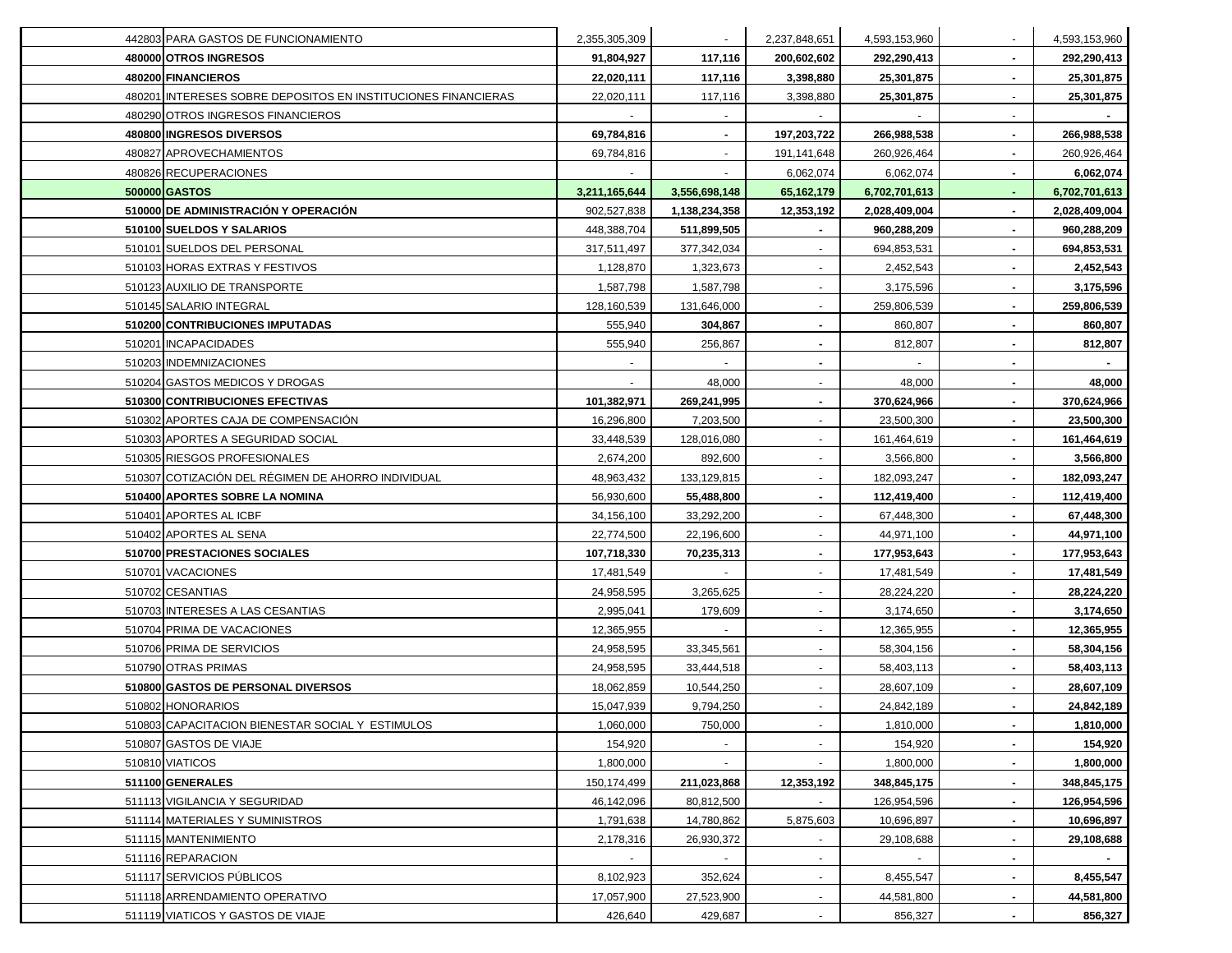| 511121 IMPRESOS, PUBLICACIONES, SUSCRIPCIONES Y AFILIACIONES   |               |                |                |                |                |                |
|----------------------------------------------------------------|---------------|----------------|----------------|----------------|----------------|----------------|
| 511122 FOTOCOPIAS                                              | 180,000       | 276,000        | $\sim$         | 456,000        | $\blacksquare$ | 456,000        |
| 511123 COMUNICACIONES Y TRANSPORTE                             | 6,826,746     | 994,860        | $\sim$         | 7,821,606      | $\blacksquare$ | 7,821,606      |
| 511125 SEGUROS GENERALES                                       | 12,070,713    | 10,310,613     | $\sim$         | 22,381,326     |                | 22,381,326     |
| 511127 PROMOCION Y DIVULGACION                                 |               | 6,477,589      | 6,477,589      |                |                |                |
| 511146 COMBUSTIBLES Y LUBRICANTES                              | 998,400       | 1,158,690      |                | 2,157,090      |                | 2,157,090      |
| 511149 SERVICIOS DE ASEO Y CAFETERIA                           | 32,693,748    | 29,277,869     |                | 61,971,617     |                | 61,971,617     |
| 511155 ELEMENTOS DE ASEO Y CAFETERIA                           | 6,183,888     | 6,975,611      |                | 13,159,499     |                | 13,159,499     |
| 511164 GASTOS LEGALES                                          | 413,593       | 798,409        |                | 1,212,002      |                | 1,212,002      |
| 511165 INTANGIBLES                                             |               |                |                |                |                |                |
| 511174 ASIGNACION DE BIENES Y SERVICIOS                        | 6,978,142     | 1,664,281      |                | 8,642,423      |                | 8,642,423      |
| 511180 SERVICIOS                                               | 8,129,756     | 2,260,000      |                | 10,389,756     |                | 10,389,756     |
| 511190 OTROS GASTOS GENERALES                                  |               |                |                |                |                | $\mathbf{1}$   |
| 512000 IMPUESTOS, CONTRIBUCIONES Y TASAS                       | 19,313,935    | 9,495,760      | $\sim$         | 28,809,695     |                | 28,809,695     |
| 512001 PREDIAL UNIFICADO                                       | 17,669,116    | 6,294,290      | $\sim$         | 23,963,406     |                | 23,963,406     |
| 512002 CUOTA DE FISCALIZACION Y AUDITAJE                       |               |                |                |                |                |                |
| 512006 VALORIZACIONES                                          |               |                | $\blacksquare$ |                |                |                |
| 512011 IMPUESTO VEHICULOS AUTOMOTORES                          |               | 1,316,000      |                | 1,316,000      |                | 1,316,000      |
| 512017 INTERESES DE MORA                                       |               |                |                |                |                |                |
| 512024 GRAVAMEN A LAS TRANSACCIONES FINANCIERAS                | 1,644,819     | 1,861,776      |                | 3,506,595      |                | 3,506,595      |
| 512090 OTROS IMPUESTOS                                         |               | 23,694         |                | 23,694         |                | 23,694         |
| 530000 DETERIORO, DEPRECIACIONES, AMORTIZACIONES Y PROVISIONES | 91,475,158    | 96,306,902     | 172,972        | 187,609,088    |                | 187,609,088    |
| 536000 DEPRECIACION DE PROPIEDAD, PLANTA Y EQUIPÓ              | 91,475,158    | 96,306,902     | 172,972        | 187,609,088    |                | 187,609,088    |
| 536001 EDIFICACIONES                                           | 30,306,581    | 36,201,150     |                | 66,507,731     |                | 66,507,731     |
| 536004 MAQUINARIA Y EQUIPO                                     | 5,250,784     | 3,420,540      | $\sim$         | 8,671,324      |                | 8,671,324      |
| 536005 EQUIPO MEDICO Y CIENTIFICO                              | 31,927,236    | 32,136,960     | $\sim$         | 64,064,196     | $\blacksquare$ | 64,064,196     |
| 536006 MUEBLES ENSERES Y EQUIPO OFICINA                        | 9,227,085     | 10,450,274     | $\sim$         | 19,677,359     | $\blacksquare$ | 19,677,359     |
| 536007 EQUIPOS DE COMUNICACIÓN Y COMPUTACIÓN                   | 11,785,642    | 11,120,148     | 172,972        | 22,732,818     | $\blacksquare$ | 22,732,818     |
| 536008 EQUIPOS DE TRANSPORTE, TRACCION Y ELEVACION             | 2,977,830     | 2,977,830      |                | 5,955,660      | $\blacksquare$ | 5,955,660      |
| 550800 MEDIO AMBIENTE                                          | 2,216,689,104 | 2,313,998,430  | 45, 153, 287   | 4,485,534,247  | $\blacksquare$ | 4,485,534,247  |
| 550804 INVESTIGACION                                           | 2,216,689,104 | 2,313,998,430  | 45, 153, 287   | 4,485,534,247  |                | 4,485,534,247  |
| 580000 OTROS GASTOS                                            | 473,544       | 8,158,458      | 7,482,728      | 1,149,274      |                | 1,149,274      |
| 580200 COMISIONES                                              | 473,544       | 675,730        |                | 1,149,274      |                | 1,149,274      |
| 580240 COMISIONES SERVICIOS FINANCIEROS                        | 473,544       | 675,730        |                | 1,149,274      |                | 1,149,274      |
| 589000 GASTOS DIVERSOS                                         |               | 7,482,728      | 7,482,728      |                |                |                |
| 589019 PERDIDA POR BAJA EN CUENTAS DE ACTIVOS NO FINANCIEROS   |               | 7,482,728      | 7,482,728      |                |                |                |
| 590000 CIERRE DE INGRESOS, GASTOS Y COSTOS                     |               | $\blacksquare$ |                |                | $\sim$         |                |
| 590500 CIERRE DE INGRESOS, GASTOS Y COSTOS                     |               | $\blacksquare$ |                | $\blacksquare$ | $\blacksquare$ | $\sim$         |
| 590501 CIERRE DE INGRESOS, GASTOS Y COSTOS                     |               | ۰              | $\sim$         | ٠              | $\blacksquare$ | $\sim$         |
| 800000 CUENTAS DE ORDEN DEUDORAS                               |               | ٠              | $\sim$         | $\blacksquare$ |                | $\sim$         |
| 810000 DERECHOS CONTINGENTES                                   |               | ۰              |                | $\blacksquare$ |                | $\blacksquare$ |
| 812000 LITIGIOS Y MECANISMOS ALTERNATIVOS                      |               | ۰              | $\blacksquare$ | $\blacksquare$ |                | $\sim$         |
| 812001 CIVILES                                                 |               |                |                |                |                |                |
| 830000 DEUDORAS DE CONTROL                                     | 871,488,706   |                |                | 871,488,706    |                | 871,488,706    |
| 831500 BIENES Y DERECHOS RETIRADOS                             | 255,773,227   | ٠              |                | 255,773,227    |                | 255,773,227    |
| 831510 PROPIEDADES PLANTA Y EQUIPO                             | 255,773,227   |                |                | 255,773,227    |                | 255,773,227    |
| 834700 BIENES ENTREGADOS A TERCEROS                            | 615,715,479   |                |                | 615,715,479    |                | 615,715,479    |